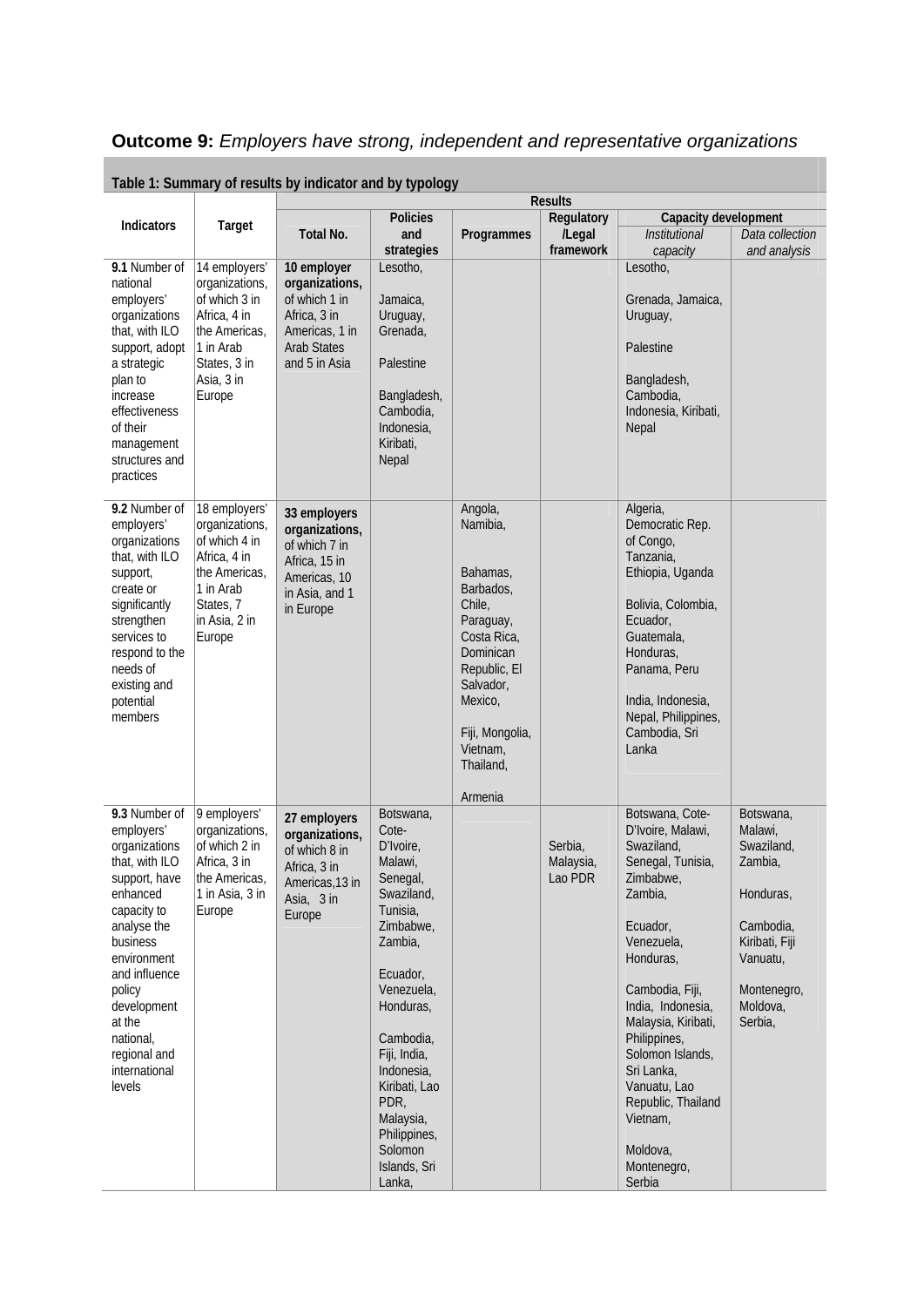| Thailand,<br>Vanuatu,<br>Vietnam  |  |  |
|-----------------------------------|--|--|
| Montenegro,<br>Moldova,<br>Serbia |  |  |

|         | Table 3: ILO results chain: Country examples                                                                                                                                                                                                                                                                                                                                                                                                                                                                                                                                                                                                                                                                                                                                                                                                                                                                                                                                                                                                            |                                                                                                                                                                                                                                                                                                                                                                                                                                                                                                                                                                                                                                                                                                                                                                                                                |                     |
|---------|---------------------------------------------------------------------------------------------------------------------------------------------------------------------------------------------------------------------------------------------------------------------------------------------------------------------------------------------------------------------------------------------------------------------------------------------------------------------------------------------------------------------------------------------------------------------------------------------------------------------------------------------------------------------------------------------------------------------------------------------------------------------------------------------------------------------------------------------------------------------------------------------------------------------------------------------------------------------------------------------------------------------------------------------------------|----------------------------------------------------------------------------------------------------------------------------------------------------------------------------------------------------------------------------------------------------------------------------------------------------------------------------------------------------------------------------------------------------------------------------------------------------------------------------------------------------------------------------------------------------------------------------------------------------------------------------------------------------------------------------------------------------------------------------------------------------------------------------------------------------------------|---------------------|
| Country | ILO contribution (outputs delivered by the<br>Office)                                                                                                                                                                                                                                                                                                                                                                                                                                                                                                                                                                                                                                                                                                                                                                                                                                                                                                                                                                                                   | Results (action taken by the country)                                                                                                                                                                                                                                                                                                                                                                                                                                                                                                                                                                                                                                                                                                                                                                          | Gender-<br>specific |
| Chile   | . In 2011, SOFOFA (Industrialists Employers<br>Organization) in Chile joined the ILO Global<br>Network on Business and Disabilities.<br>· ILO supported the exchange of experiences<br>between SOFOFA and the United States<br>Business Leadership Network which inspired the<br>adoption of SOFOFAs business strategy for the<br>labour inclusion of people with disabilities (PWD).<br>• Within this framework, ILO supported SOFOFA in<br>development<br>the<br>of<br>the<br>following<br>tools/publications:<br>(1) Base-line analysis: making the business case<br>for hiring PWD ; (2) Inclusive Enterprise, a step by<br>step protocol for enterprises wishing<br>to<br>incorporate PWD in their workforce;<br>(3)<br>Employers' Guide for an inclusive approach to<br>prevention of occupational risks; (4) Employers<br>Guide to legal incentives and government<br>programs to promote the inclusion of PWD; (5) A<br>guide for people with disabilities looking for a job<br>which encourages PWD to seek productive and<br>remunerated work | SOFOFA launched a new information service:<br>Business Strategy for labour inclusion of people with<br>disabilities. The service involves an electronic toolkit<br>on its web page www.empresainclusiva.cl. The toolkit<br>offers guidance to members on how to: a) hire and<br>retain employees with disabilities; b) establish an<br>OSH system with an inclusive perspective; c) access<br>governmental benefits granted for training and hiring<br>people with disabilities; d) motivate people with<br>disabilities to seek employment.<br>SOFOFA has adopted an internal work-plan with<br>promotional activities to train business<br>representatives on the electronic toolkit through<br>workshops for HRD managers. SOFOFA is also<br>using the toolkit to influence public policy and<br>awareness. |                     |
| Algeria | The ILO provided technical and advisory<br>$\bullet$<br>services for the development and adoption of<br>Confédération<br><b>The</b><br>générale<br>the<br>des<br>Entreprises algériennes (CGEA) strategy to<br>enhance CGEA's visibility in the regions and to<br>improve dialogue and services between the<br>local offices and the headquarters.<br>The ILO provided training for 15 local staff on<br>$\bullet$<br>basic management skills based on the<br>Employers' Organization toolkit<br>Effective<br>training in collaboration with the ITC in Dec.<br>2012. ILO also supported two major events on<br>the role of the CGEA in the local development<br>- in Oran (Dec. 2012) and in Annaba (Feb.<br>2013) with 100 participants per event including<br>political and union<br>leaders.<br>The ILO contributed to the creation of the first<br>issue of the CGEA business magazine.                                                                                                                                                            | CGEA has increased its membership from 1,476 in<br>January 2012 to 1,823 in April 2013. The CGEA has<br>opened 16 new offices during the same period in 34<br>out of 48 districts. These new offices have improved<br>the ability to communicate with and provide services<br>to local members including through the publication of<br>a new CGEA magazine for the business community.                                                                                                                                                                                                                                                                                                                                                                                                                         |                     |
| Serbia  | • ILO provided technical training on advocacy for<br>employers'<br>organizations to<br>the Serbian<br>Association of Employers (SAE).<br>• ILO provided technical advice and assistance on<br>the survey design and methodology and the<br>development of the research report and position<br>papers                                                                                                                                                                                                                                                                                                                                                                                                                                                                                                                                                                                                                                                                                                                                                    | In order to create an environment conducive for<br>business and to formulate its policy positions and<br>priorities for its advocacy agenda, over the period of<br>two years (2011-2012) SAE conducted research on<br>burdens of doing business and organised a number<br>of round table discussions and meetings with<br>employers throughout Serbia Concrete policy<br>recommendations were developed and launched<br>through a wide media campaign and press<br>conference. SAE advocated its recommendations<br>through the national Economic and Social Council                                                                                                                                                                                                                                           |                     |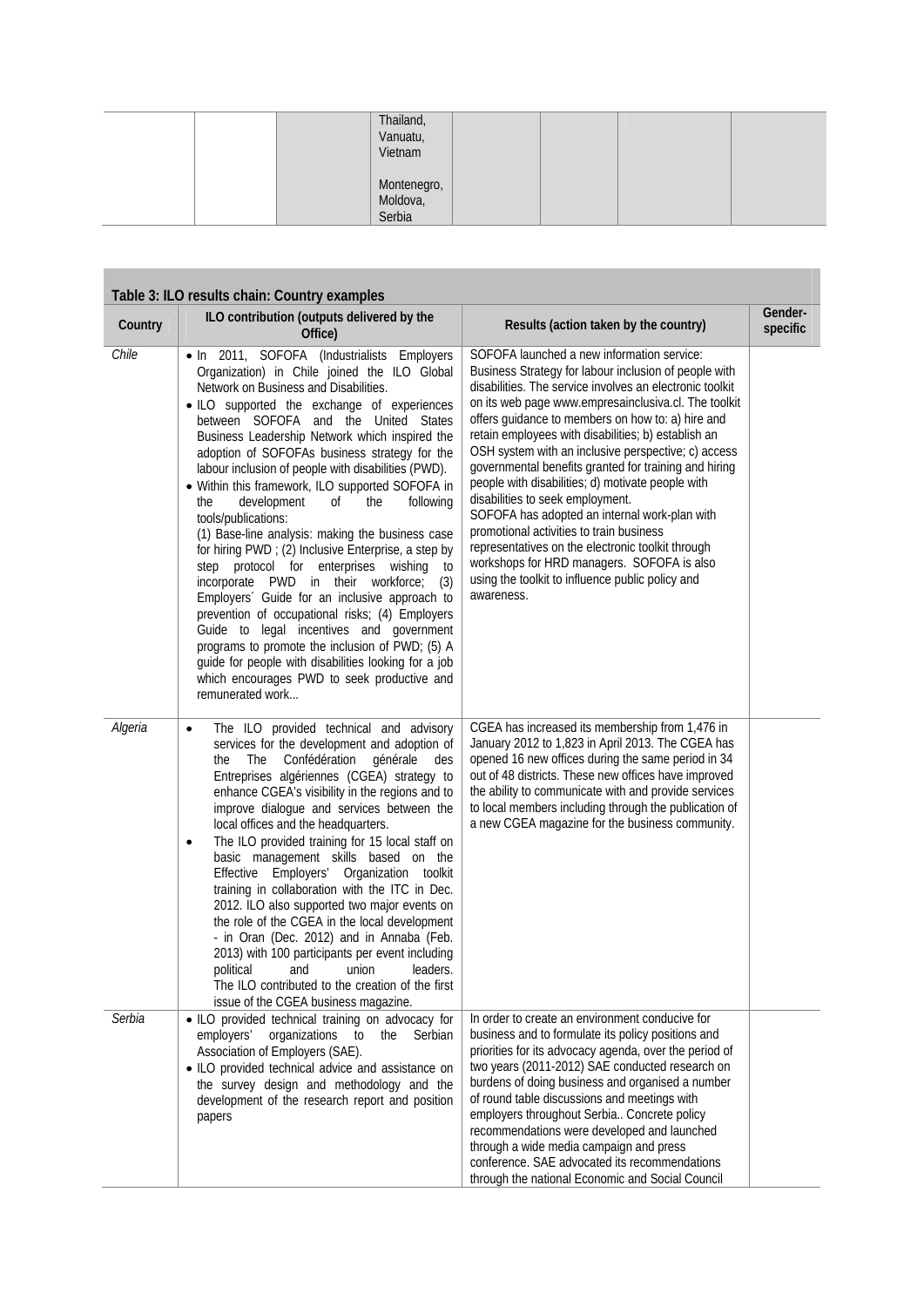| and obtained support from reputable economists for     |
|--------------------------------------------------------|
| its position.                                          |
| As result, SAE successfully influenced changes in      |
| the legislation in December 2012 that resulted in      |
| abolishment of local taxes (estimated 600-1000 euro    |
| per year per company) which affected 90% of the        |
| businesses, removed the obligation for operation of a  |
| fiscal cash register in various small trade businesses |
| that affected 16% of businesses in Serbia and          |
| resulted in significant savings. Finally, the VAT      |
| registration threshold has been doubled resulting in   |
| significant savings in bookkeeping fees for micro and  |
| small businesses.                                      |
|                                                        |

## **Lessons learned** (*Maximum 200 words)*

Deepening the ILO's knowledge base on employers' organizations was identified as a priority in the biennium. The areas identified for future research and technical activities in the 2012-13 strategy were confirmed including workplace organization, new skills needs, broadened policy approaches and leadership. This led to a focus on the emerging issues and transforming trends that business needs to manage in the coming decade, global business leadership and the role of employers' organizations, adapting organizational models to new reality and enhancing the value proposition of employers in a changing environment.

A second priority in 2012-13 was strengthening the capacity of employers' organizations. The capacity development of organizations requires a long-term engagement based on demand-driven programmes that ensure buy-in, ownership and commitment of employers' organizations. Prioritization, focus and critical mass will continue to be essential components of an effective ILO strategy to support sustainable results.

The results achieved against targets this biennium were similar to the number of targets achieved against the outcome's indicators in 2010-11. Although the number of targets slightly increased in 2012-13, in both biennia results achieved under 9.2 and 9.3 significantly surpassed targets. This shows that the outcome's target-setting practices need further refinement and adjustment to more accurately reflect the number of anticipated results based on past performance. The strong results under 9.2 confirm that the development of membership services continues to meet the priority needs of employers' organizations. Strong results under 9.3 are linked to the continued application of the ILO's Enabling Environment for Sustainable Enterprises toolkit and availability of extrabudgetary resources.

| Table 4: Summary of most significant outputs by typology |                                                                                                                                                                                                                                                                                                                                                                                                                                                                                                                                                                                                                                                                                                                                                                                                                                                                                                                                                                                                                                                                                                                                                                                                                                                                                                                                                                                                                                                                                                                                                                                                                                                                                                            |  |
|----------------------------------------------------------|------------------------------------------------------------------------------------------------------------------------------------------------------------------------------------------------------------------------------------------------------------------------------------------------------------------------------------------------------------------------------------------------------------------------------------------------------------------------------------------------------------------------------------------------------------------------------------------------------------------------------------------------------------------------------------------------------------------------------------------------------------------------------------------------------------------------------------------------------------------------------------------------------------------------------------------------------------------------------------------------------------------------------------------------------------------------------------------------------------------------------------------------------------------------------------------------------------------------------------------------------------------------------------------------------------------------------------------------------------------------------------------------------------------------------------------------------------------------------------------------------------------------------------------------------------------------------------------------------------------------------------------------------------------------------------------------------------|--|
| Knowledge generation<br>and dissemination                | • Expert paper and meeting on future of work and changing structure and regulation of the labour market to<br>assess the significance, pace and trajectory of changes taking place in the context of globalisation,<br>technology, rising educational attainment, demographics, and climate change Dec. 2013)).<br>• ILO Global Disability Network: Regional network meetings to facilitate and support disability inclusion<br>initiatives of network members (multinational companies and employers' organizations) conducted.<br>Capacity building workshops/meetings conducted and technical advice on disability inclusion provided to<br>employers' organizations. Communication platforms to raise awareness of disability inclusion issues in<br>companies developed.<br>Research agenda on "Business of Representing Business" based on recent literature review on<br>organized business interests identified knowledge gaps and led to a structured approach to research and<br>knowledge development on the current state of organized business interest. Research was implemented<br>on a cross-national analysis of employers' organizations in specific national contexts; in a selected<br>number of advanced countries, emerging economies (ASEAN), and a comparative analysis of<br>international business associations.<br>• A global study identifying strategies to overcome obstacles facing women in business and management<br>and a series of 5 regional workshops involving employers and business representatives for a total of 53<br>countries to share experiences and document good practices which have fed into the global report on<br>women in business and management. |  |
| Policy advice and<br>technical services                  | • Advisory and technical services addressing employers' organizations' need to respond to the policy and<br>organizational environment of enterprises provided to employers' organizations in ILO member States.<br>These services covered a range of areas relevant to employers' organizations including organizational<br>development and management, creating and strengthening membership services, and analysing and<br>influencing the business environment.                                                                                                                                                                                                                                                                                                                                                                                                                                                                                                                                                                                                                                                                                                                                                                                                                                                                                                                                                                                                                                                                                                                                                                                                                                        |  |